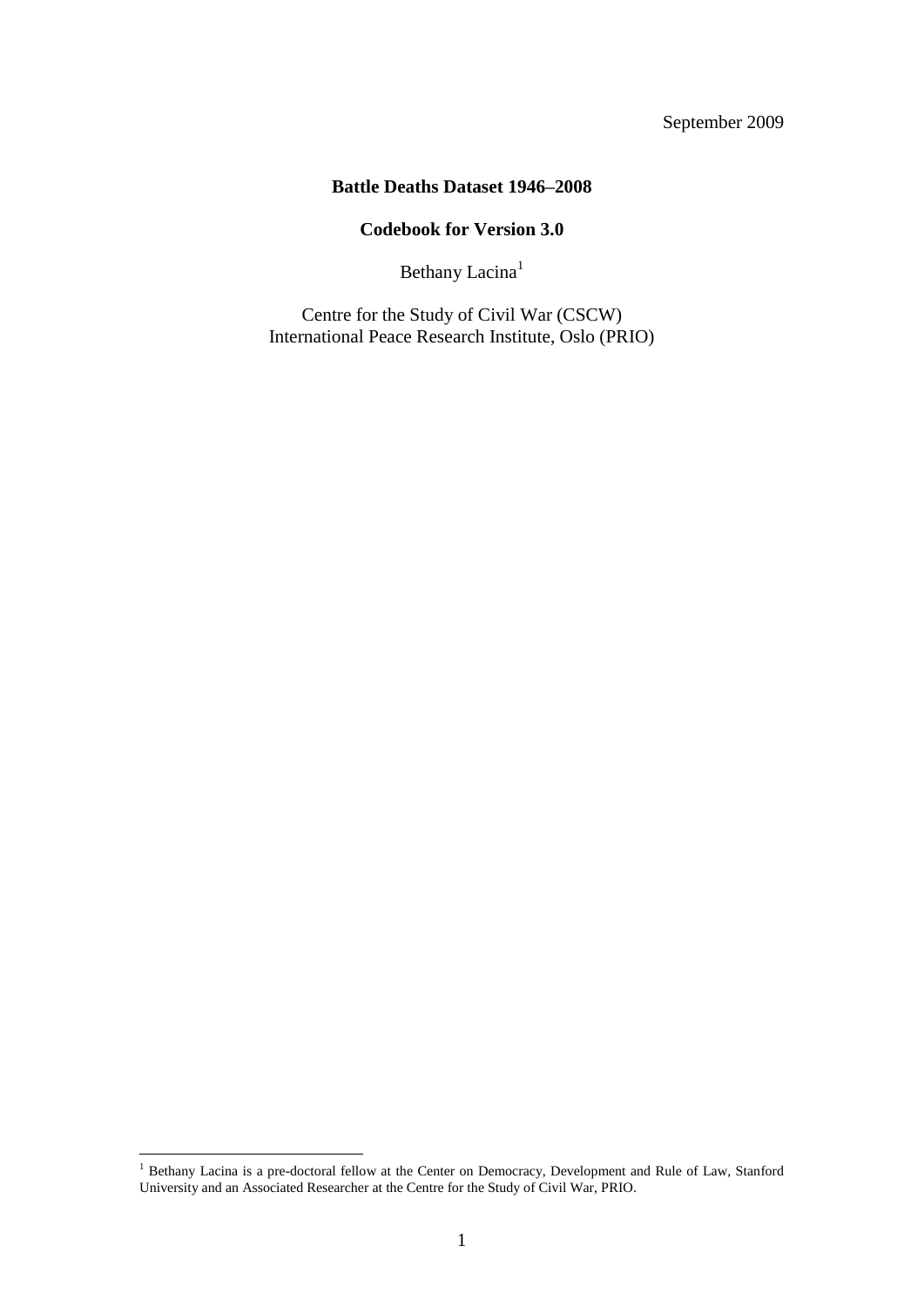### **A Note to Users**

This document serves as the codebook for PRIO Battle Deaths Dataset, Version 3.0. To obtain the journal article presenting this dataset, the data files, and materials documenting the sources used and coding decisions made, please visit www.prio.no/CSCW/Datasets.

Users of the data should use the following citation:

Bethany Lacina & and Nils Petter Gleditsch, 2005. "Monitoring Trends in Global Combat: A New Dataset of Battle Deaths", *European Journal of Population* 21(2–3): 145–116.

Feel free to send email to battledeaths@prio.no with comments or corrections. This work has been funded mainly by the Research Council of Norway, with additional contributions from the Centre for Human Security.

#### **Definition of battle deaths**

Our definition of battle deaths closely follows from the definition of conflict used to create the UCDP/PRIO Armed Conflict Dataset (Gleditsch et al. 2002). According to codebook for the UCDP/PRIO Armed Conflict Dataset (UCDP/PRIO, 2009), a conflict is:

"a contested incompatibility that concerns government and/or territory where the use of armed force between two parties, of which at least one is the government of a state, results in at least 25 battle-related deaths." The separate elements of the definition are operationalized as follows:

(1) Use of armed force: use of arms in order to promote the parties" general position in the conflict, resulting in deaths.

(1.1) Arms: any material means, e.g. manufactured weapons but also sticks, stones, fire, water etc.

(2) 25 deaths: A minimum of 25 battle-related deaths per year and per dyad (see Item 3.3 in this definition) in an incompatibility.

(3) Party: A government of a state or any opposition organization or alliance of organizations. UCDP distinguishes between primary and secondary parties. Primary parties are those that form an incompatibility by stating incompatible positions (see Item 5 in this definition). At least one of the primary parties is the government of a state. Secondary parties are states that enter a conflict with troops to actively support one of the primary parties. The secondary party must share the position of the primary party it is supporting in the incompatibility.

(3.1) Government: The party controlling the capital of a state.

(3.2) Opposition organization: Any non-governmental group of people having announced a name for their group and using armed force to influence the outcome of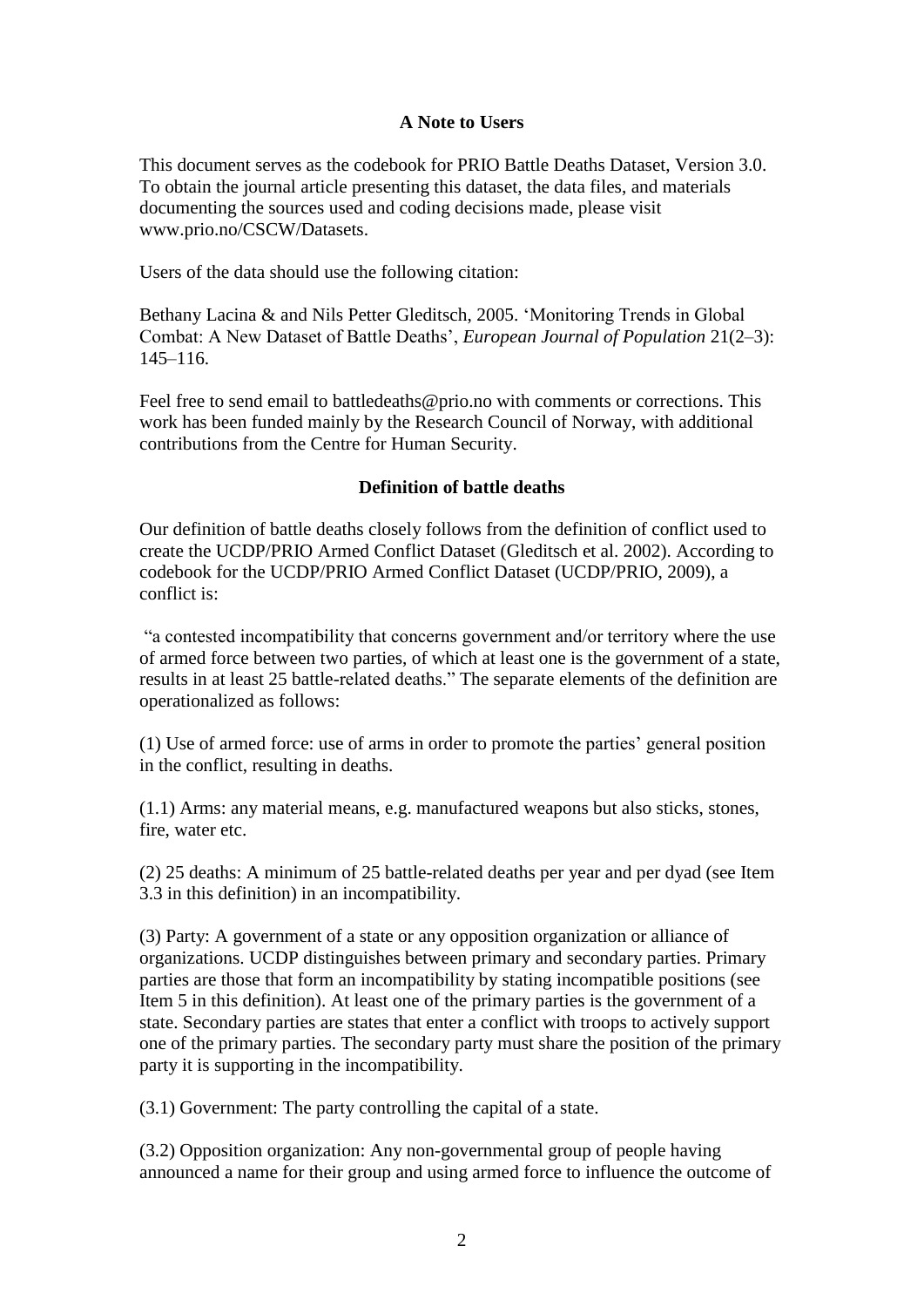the stated incompatibility (see Item 5 in this definition). The UCDP only deals with formally organized opposition. The focus is on armed conflict involving consciously conducted and planned political campaigns rather than spontaneous violence.

(3.3) Dyad: A dyad consists of two conflicting primary parties. At least one of the primary parties must be the government of a state. In interstate conflicts, both primary parties are state governments. In intrastate and extrasystemic conflicts, the nongovernmental primary party includes one or more opposition organization(s). A conflict can include more than one dyad. If e.g. a government is opposed by three rebel groups over the same incompatibility, the conflict is made up of three dyads. Note that secondary parties (i.e. intervening states supplying troops to one of the primary parties) do not lead to the formation of additional dyads.

(4) State: A state is an internationally recognised sovereign government controlling a specific territory or an internationally unrecognised government controlling a specified territory whose sovereignty is not disputed by another internationally recognized sovereign government previously controlling the same territory.

(5) Incompatibility concerning government or territory: The incompatibility, as stated by the parties, must concern government and/or territory.

(5.1) Incompatibility: The stated general incompatible positions.

(5.2) Incompatibility concerning government: Incompatibility concerning type of political system, the replacement of the central government, or the change of its composition.

(5.3) Incompatibility concerning territory: Incompatibility concerning the status of a territory, e.g. the change of the state in control of a certain territory (interstate conflict), secession or autonomy (internal conflict)."

For further details on the UCDP/PRIO definition of conflict see: http://www.prio.no/CSCW/Datasets/Armed-Conflict/UCDP-PRIO/ and http://www.pcr.uu.se/database/definitions\_all.htm

The PRIO Battle Deaths Dataset dataset defines *battle deaths* as deaths resulting directly from violence inflicted through the use of armed force by a party to an armed conflict during *contested combat*. *Contested combat* is use of armed force by a party to an armed conflict against any person or target during which the perpetrator faces the immediate threat of lethal force being used by another party to the conflict against him/her and/or allied fighters. Contested combat excludes the sustained destruction of soldiers or civilians outside of the context of any reciprocal threat of lethal force (e.g. execution of prisoners of war).

*Timeframe:* We have collected annual battle deaths data which includes both deaths during combat and deaths from wounds received in combat. Some of those considered dead of wounds may have died in a year following that in which combat actually took place, especially in the case of battles taking place late in the calendar year. These deaths were included, however, if they were the direct and immediate result of injuries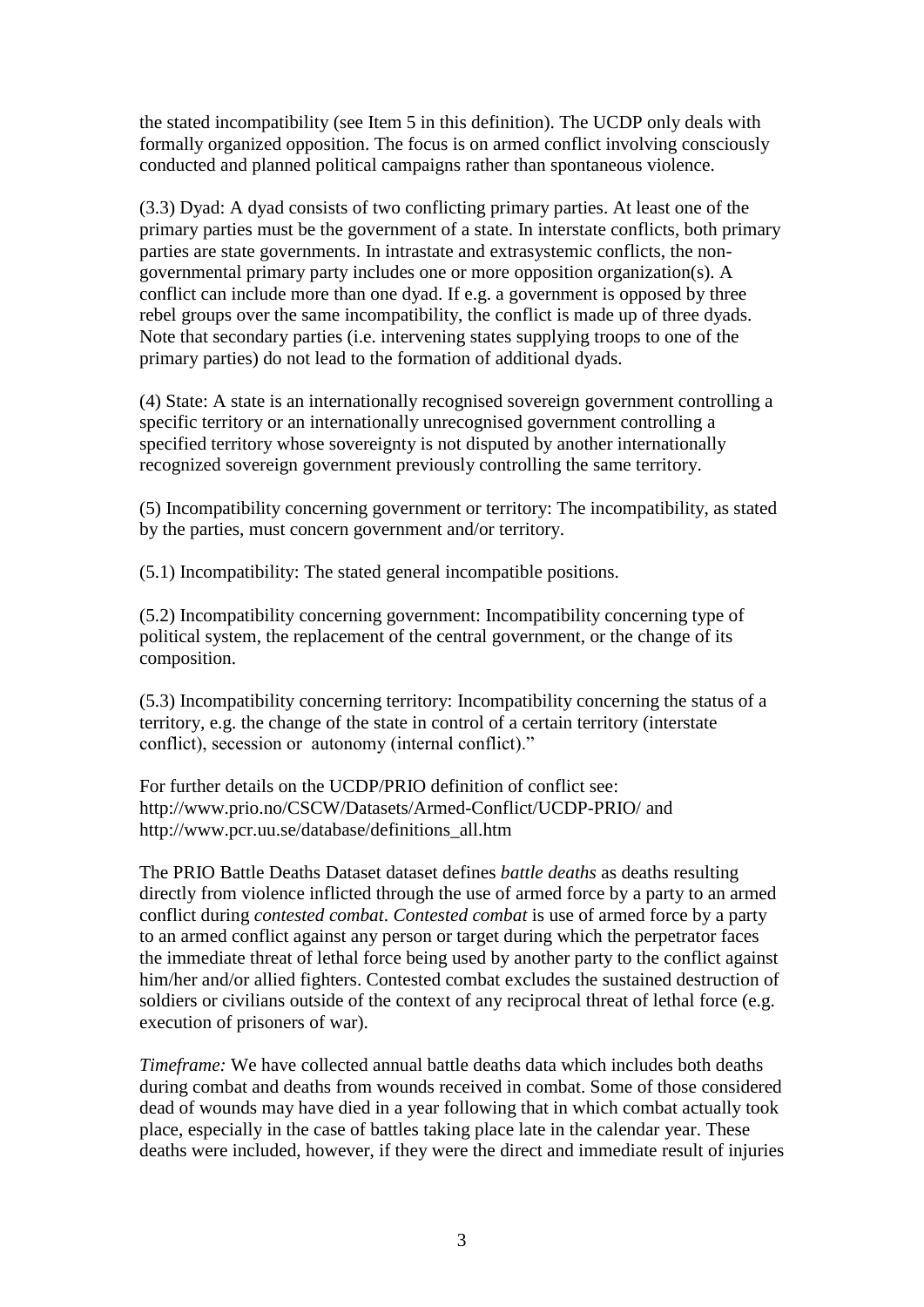sustained during combat violence. Long term reduction in life expectancy because of wounds or disability was not included.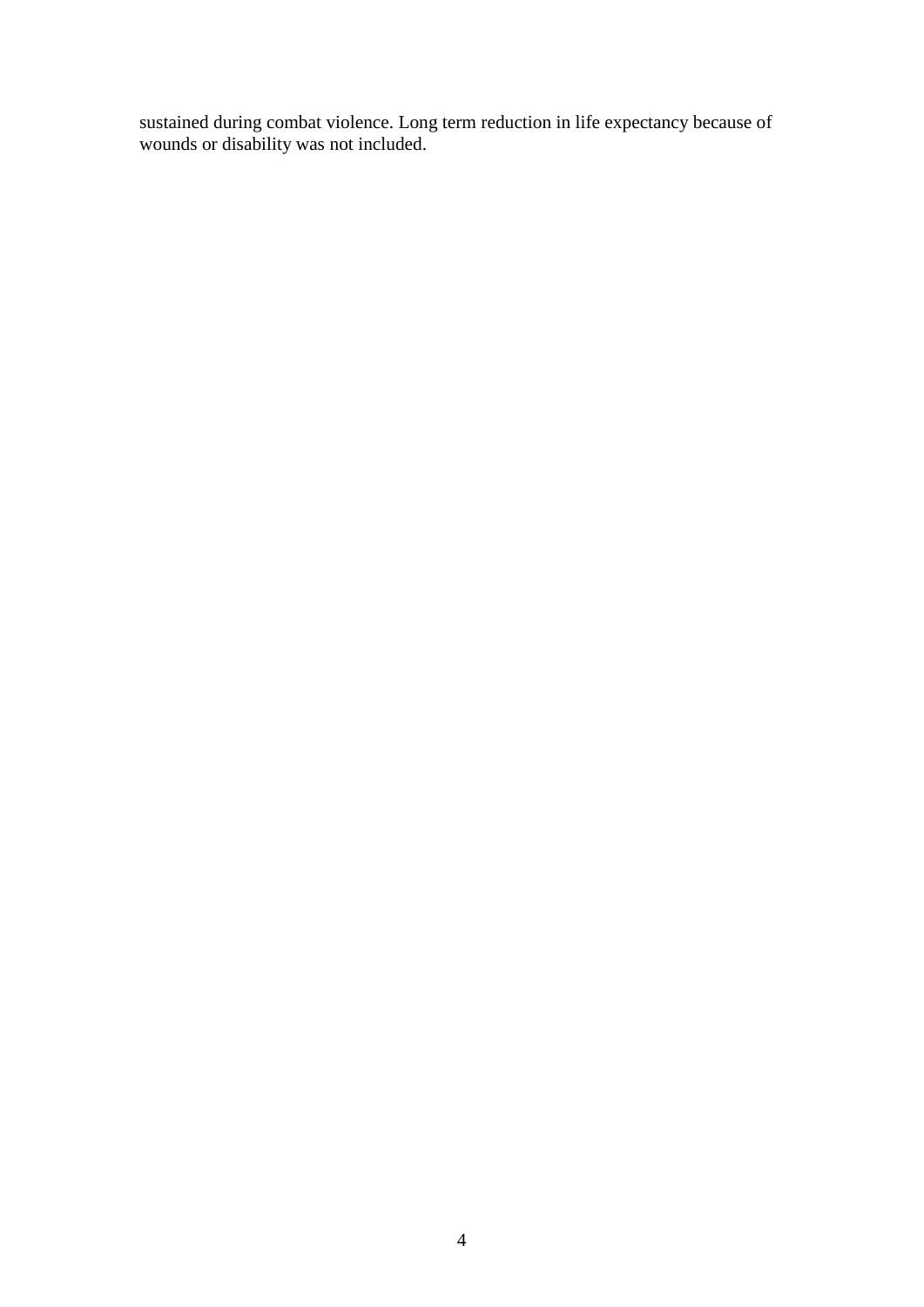## **Variables in the PRIO Battle Deaths Dataset**

*.* All variables not defined below were imported from the UCDP/PRIO Armed Conflict Dataset.

Variables Added:

- 1. bdeadlow: Low estimate of annual battle fatalities.
- 2. bdeadhigh: High estimate of annual battle fatalities.
- 3. bdeadbest: Best estimate of annual battle fatalities. If a best estimate could not be determined this field is coded as missing, indicated as -999.
- 4. annualdata: Coded as a 0, 1 or 2, according to the categories below:

0: Estimated based on battle-deaths data that was not specific to the conflict year. This could occur for two reasons:

- Annual figures on battle deaths were obtained by dividing an estimate over *all* the total number of years in an uninterrupted series of years of a single conflict.
- The estimate was based on UCDP/PRIO coding rules because no other information was available.

1: Annual figure estimated based on extrapolation from limited data on trends in the conflict or from annual data for only some of the actors or theaters in the conflict. See documentation for details.

2: Estimated based on data regarding total battle deaths specific to this conflict-year.

5. source: Coded as a 0 or 1:

0: The only available information was the UCDP/PRIO coding rules. Coded as follows:

- If UCDP/PRIO estimated 25-999 battle deaths, the low estimate was 25, the high estimate was 999, and the best estimate was coded as missing (-999).
- If UCDP/PRIO estimated >999 battle deaths, the low estimate was 1,000, the high estimate was 9,999, and the best estimate was coded as missing (-999).

1: Information available other than UCDP/PRIO coding rules. See documentation for details.

6. bdversion: Coded as 3.0.